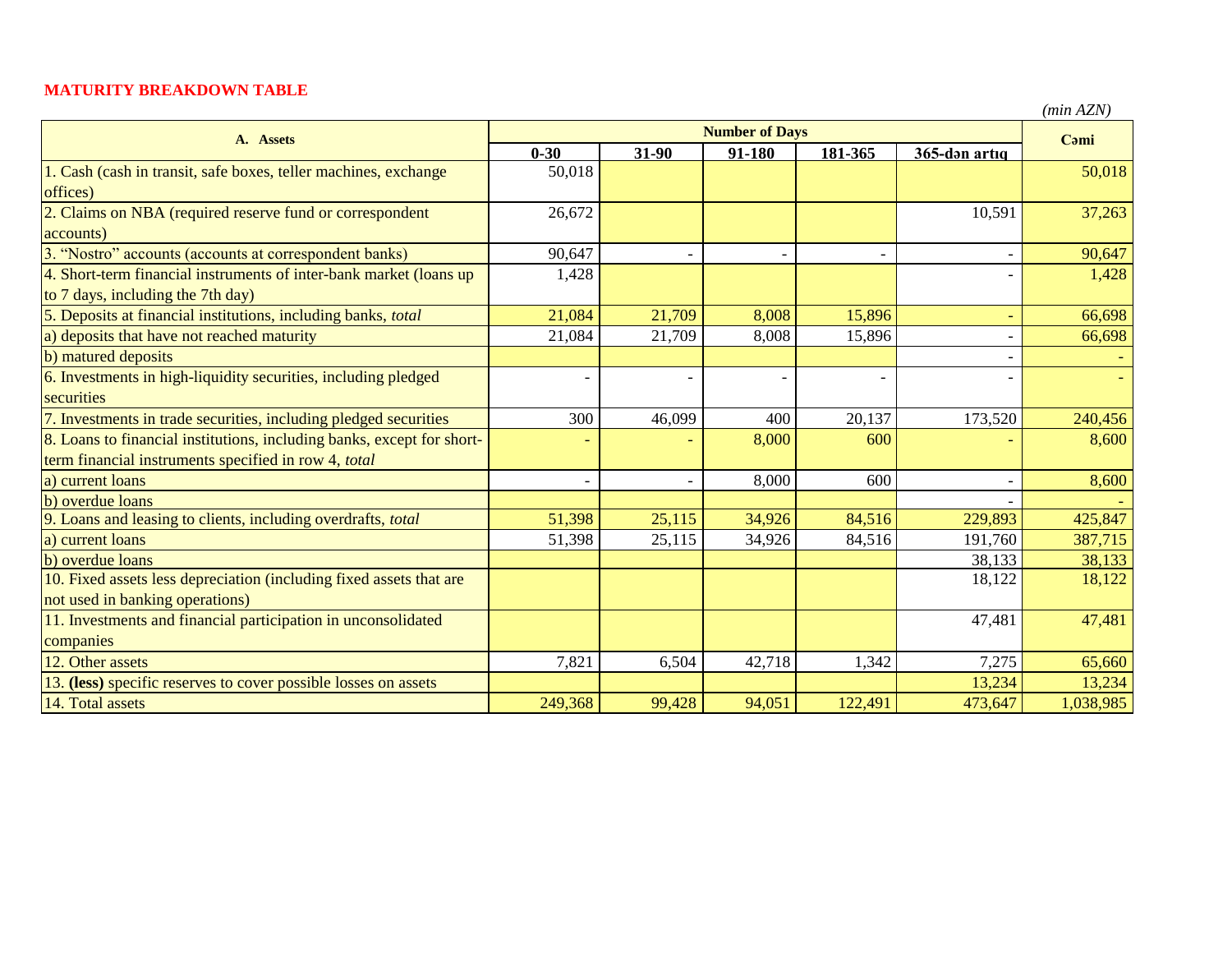## **MATURITY BREAKDOWN TABLE (cont'd)**

| <b>B. Liabilities and Capital</b>                                    | <b>Number of Days</b> |                          |        |          |             | Cami      |
|----------------------------------------------------------------------|-----------------------|--------------------------|--------|----------|-------------|-----------|
|                                                                      | $0 - 30$              | 31-90                    | 91-180 | 181-365  | 365-dan cox |           |
| 1. Deposits of clients, except for deposits of banks and other       | 310,679               | 10,185                   | 36,075 | 64,295   | 15,619      | 436,853   |
| financial institutions                                               |                       |                          |        |          |             |           |
| a) call deposits (legal entities and individuals)                    | 310,470               |                          |        |          |             | 310,470   |
| b) time deposits which have not reached maturity (legal entities and | 209                   | 10,185                   | 36,075 | 64,295   | 15,619      | 126,383   |
| individuals)                                                         |                       |                          |        |          |             |           |
| c) matured time deposits (legal entities and individuals)            |                       |                          |        |          |             |           |
| 2. Loans of the NBA                                                  |                       |                          |        |          |             |           |
| 3. "Loro" accounts (correspondent accounts of banks)                 | 144                   |                          |        |          |             | 144       |
| 4. Short-term financial instruments of inter-bank market (loans up   |                       |                          |        |          |             |           |
| to 7 days, including the 7th day)                                    |                       |                          |        |          |             |           |
| 5. Deposits of banks and financial institutions                      | 29,844                | 58,720                   | 5,000  | 48,800   | 15,265      | 157,629   |
| 6. Loans borrowed from banks (for a period of more than 7 days)      | 15,610                | 6,103                    | 7,408  | 9,515    |             | 38,636    |
| 7. Loans borrowed from other financial institutions, including       | 1,199                 | 2,288                    | 3,431  | 6,574    | 36,463      | 49,956    |
| international organizations                                          |                       |                          |        |          |             |           |
| 8. Loans and deposits of central and municipal government bodies     |                       | $\overline{a}$           |        |          |             |           |
| 9. Mortgage loans borrowed by bank for its own purposes              |                       |                          |        |          |             |           |
| 10. Subordinated debts and other debt instruments of this type that  |                       | $\overline{\phantom{0}}$ |        |          |             |           |
| are issued by bank, including preferred time stocks                  |                       |                          |        |          |             |           |
| 11. Other liabilities                                                | 3,063                 | 385                      | 771    | 610      | 493         | 5,322     |
| 12. Capital                                                          |                       |                          |        |          | 350,446     | 350,446   |
| 13. Total liabilities (liabilities plus capital)                     | 360,539               | 77,681                   | 52,685 | 129,794  | 418,286     | 1,038,985 |
|                                                                      |                       |                          |        |          |             |           |
| 14. Net amount of financial assets (liabilities) for each period     | (111, 171)            | 21,747                   | 41,366 | (7, 302) | 55,361      |           |
| (row 14 in Table IV-A less row 13 in Table IV-B)                     |                       |                          |        |          |             |           |

*(min AZN)*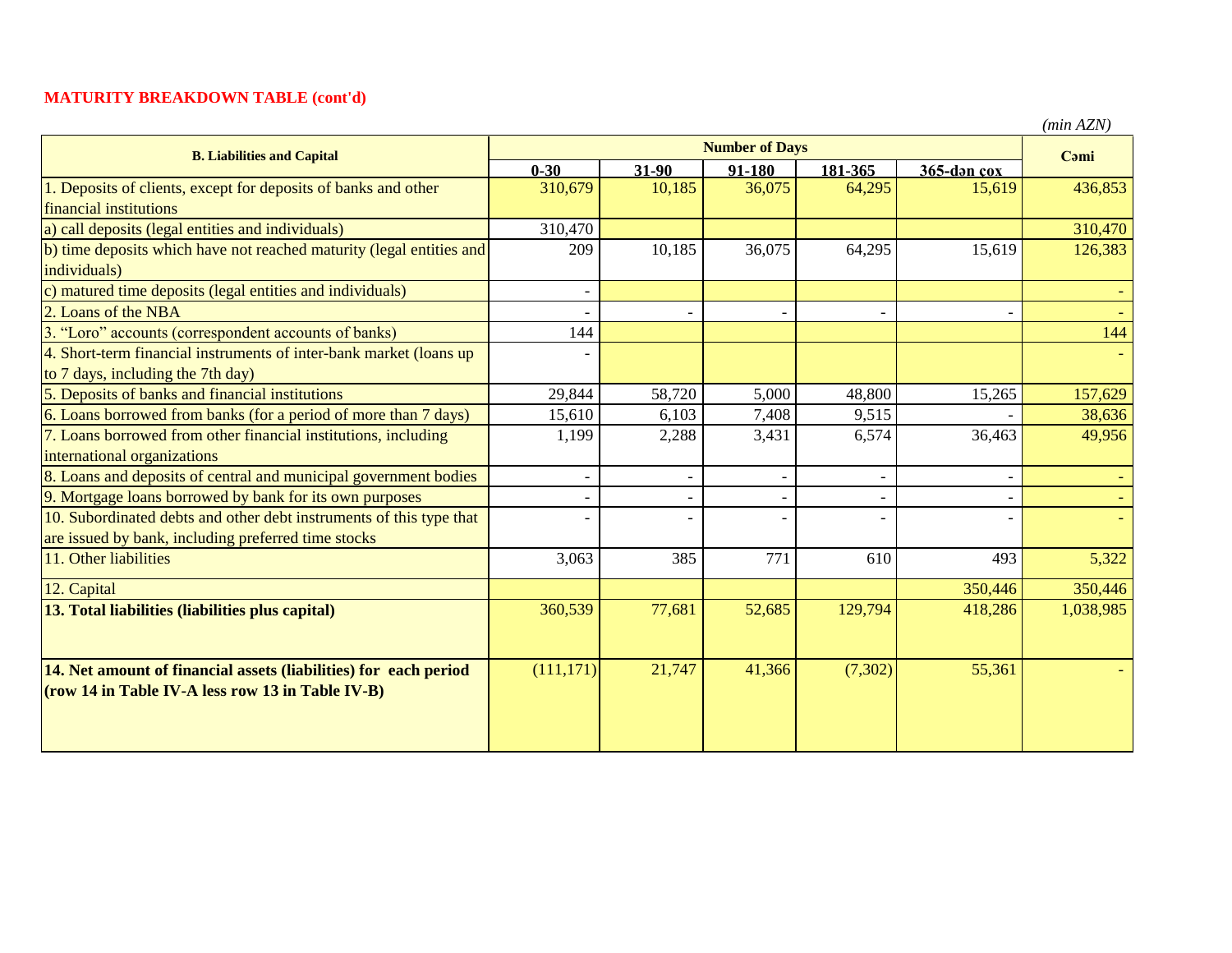## **MATURITY BREAKDOWN TABLE (cont'd)**

*(min AZN)*

| <b>C. Off-Balance-Sheet Liabilities</b>                                   | <b>Number of Days</b> |                          |        |          |               | Cami       |
|---------------------------------------------------------------------------|-----------------------|--------------------------|--------|----------|---------------|------------|
|                                                                           | $0 - 30$              | $31-90$                  | 91-180 | 181-365  | 365-dən artıq |            |
| Guarantees and liabilities of this type, total                            | 6,426                 | 1,620                    | 16,035 | 5,160    | 16,133        | 45,375     |
| 2. Loan instruments, including liabilities on purchase of assets,         | 40,248                |                          |        |          |               | 40,248     |
| except for liabilities on purchase of foreign currency and securities,    |                       |                          |        |          |               |            |
| total                                                                     |                       |                          |        |          |               |            |
| 3. Letters of credit, total                                               | 963                   | 3,268                    | 4,466  | 9,554    | 18,530        | 36,781     |
| 4. Forward and futures contracts, and other liabilities of this type,     | 34,541                |                          |        |          |               | 34,541     |
| total                                                                     |                       |                          |        |          |               |            |
| 5. Other off-balance-sheet liabilities                                    |                       |                          |        |          | 50,000        | 50,000     |
| <b>6.</b> Total off-balance-sheet liabilities (rows $1 + 2 + 3 + 4 + 5$ ) | 82,178                | 4,889                    | 20,501 | 14,714   | 84,663        | 206,945    |
| 7. Net amount of financial assets (liabilities) for each period:          | (193, 349)            | 16,858                   | 20,864 | (22,016) | (29, 302)     | (206, 945) |
| row 14, Table IV-B less off-balance-sheet liabilities (row 6,             |                       |                          |        |          |               |            |
| <b>Table IV-V)</b>                                                        |                       |                          |        |          |               |            |
| 7.1. (less) blocked accounts, total                                       | 10,591                | $\overline{\phantom{a}}$ |        |          |               | 10,591     |
| 7.1.1. Reserve accounts at NBA within required norm (row 2,               | 10,591                |                          |        |          |               | 10,591     |
| column 6, Table IV-A)                                                     |                       |                          |        |          |               |            |
| 7.1.2. Correspondent accounts (row 3, Table IV-A)                         |                       |                          |        |          |               |            |
| 7.2. (less) Pledged securities (rows 6 and 7, Table IV-A)                 |                       |                          |        |          |               |            |
| <b>8. Cumulative total (rows 7 – <math>(7.1 + 7.2)</math>)</b>            | (203, 940)            | 16,858                   | 20,864 | (22,016) | (29, 302)     | (217, 535) |
| 9. Average daily balance of liquid assets as of the last month of         | 397,324               |                          |        |          |               | 397,324    |
| reporting period (Annex 3, Liquidity Management Guidelines)               |                       |                          |        |          |               |            |
| 10. Average daily balance of liabilities as of the last month of          | 281,743               | $\overline{\phantom{0}}$ |        |          |               | 281,743    |
| reporting period (Annex 4, Liquidity Management Guidelines)               |                       |                          |        |          |               |            |
| 11. Quick liquidity ratio                                                 | 141                   | $\equiv$                 |        |          |               | 141        |